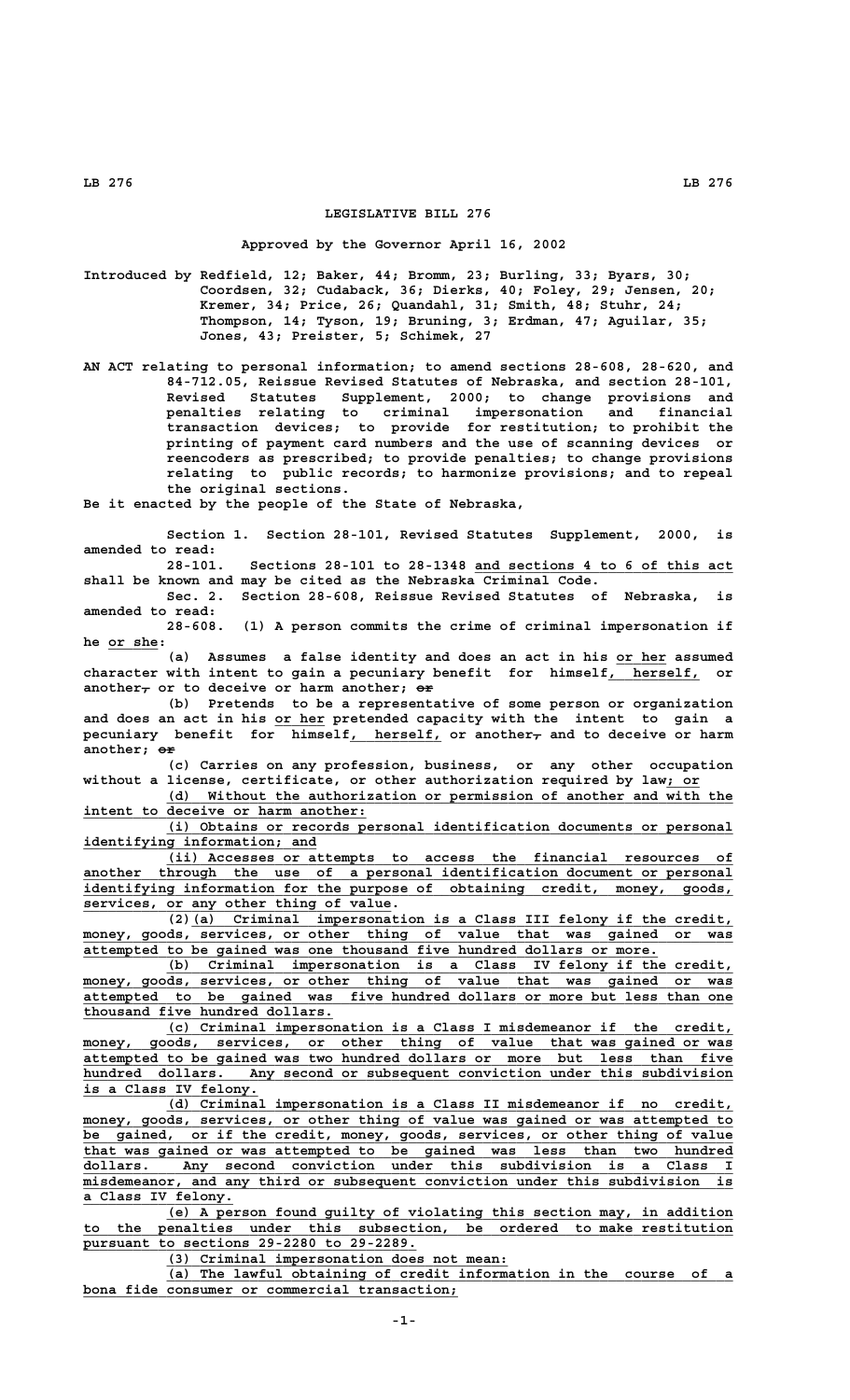**\_\_\_\_\_\_\_\_\_\_\_\_\_\_\_\_\_\_\_\_\_\_\_\_\_\_\_\_\_\_\_\_\_\_\_\_\_\_\_\_\_\_\_\_\_\_\_\_\_\_\_\_\_\_\_\_\_\_\_\_\_\_\_\_\_\_\_\_ (b) The lawful, good faith exercise of a security interest or a \_\_\_\_\_\_\_\_\_\_\_\_\_\_\_\_\_\_\_\_\_\_\_\_\_\_\_\_\_\_\_\_\_\_\_\_\_\_\_\_\_\_\_\_\_\_\_\_\_\_\_\_\_\_\_\_\_\_\_\_ right of setoff by a creditor or a financial institution; or**

 **\_\_\_\_\_\_\_\_\_\_\_\_\_\_\_\_\_\_\_\_\_\_\_\_\_\_\_\_\_\_\_\_\_\_\_\_\_\_\_\_\_\_\_\_\_\_\_\_\_\_\_\_\_\_\_\_\_\_\_\_\_\_\_\_\_\_\_\_ (c) The lawful, good faith compliance by any person when required by \_\_\_\_\_\_\_\_\_\_\_\_\_\_\_\_\_\_\_\_\_\_\_\_\_\_\_\_\_\_\_\_\_\_\_\_\_\_\_\_\_\_\_\_\_\_\_\_\_\_\_\_\_\_\_\_\_\_\_\_\_\_\_\_\_\_\_\_\_\_\_\_\_\_\_\_\_\_ any warrant, levy, garnishment, attachment, court order, or other judicial or**  $administrative order, decrease, or directive.$ </u>

 **\_\_\_\_\_\_\_\_\_\_\_\_\_\_\_\_\_\_\_\_\_\_\_\_\_\_\_\_\_\_\_\_\_ (4) For purposes of this section:**

 **\_\_\_\_\_\_\_\_\_\_\_\_\_\_\_\_\_\_\_\_\_\_\_\_\_\_\_\_\_\_\_\_\_\_\_\_\_\_\_\_\_\_\_\_\_\_\_\_\_\_\_\_\_\_\_\_\_\_\_\_\_\_\_\_\_\_\_\_ (a) Personal identification document means a birth certificate,**  $\text{motor}$  vehicle operator's license, state identification card, public,  **\_\_\_\_\_\_\_\_\_\_\_\_\_\_\_\_\_\_\_\_\_\_\_\_\_\_\_\_\_\_\_\_\_\_\_\_\_\_\_\_\_\_\_\_\_\_\_\_\_\_\_\_\_\_\_\_\_\_\_\_\_\_\_\_\_\_\_\_\_\_\_\_\_\_\_\_\_\_ government, or private employment identification card, social security card, \_\_\_\_\_\_\_\_\_\_\_\_\_\_\_\_\_\_\_\_\_\_\_\_\_\_\_\_\_\_\_\_\_\_\_\_\_\_\_\_\_\_\_\_\_\_\_\_\_\_\_\_\_\_\_\_\_\_\_\_\_\_\_\_\_\_\_\_\_\_\_\_\_\_\_\_\_\_ visa work permit, firearm owner's identification card, certificate issued \_\_\_\_\_\_\_\_\_\_\_\_\_\_\_\_\_\_\_\_\_\_\_\_\_\_\_\_\_\_\_\_\_\_\_\_\_\_\_\_\_\_\_\_\_\_\_\_\_\_\_\_\_\_\_\_\_\_\_\_\_\_\_\_\_\_\_\_\_\_\_\_\_\_\_\_\_\_ under section 69-2404, or passport or any document made or altered in a manner** that it purports to have been made on behalf of or issued to another person or by the authority of a person who did not give that authority. Personal  **\_\_\_\_\_\_\_\_\_\_\_\_\_\_\_\_\_\_\_\_\_\_\_\_\_\_\_\_\_\_\_\_\_\_\_\_\_\_\_\_\_\_\_\_\_\_\_\_\_\_\_\_\_\_\_\_\_\_\_\_\_\_\_\_\_\_\_\_\_\_\_\_\_\_\_\_\_\_ identification document does not include a financial transaction device as \_\_\_\_\_\_\_\_\_\_\_\_\_\_\_\_\_\_\_\_\_\_\_\_\_\_ defined in section 28-618;**

 **\_\_\_\_\_\_\_\_\_\_\_\_\_\_\_\_\_\_\_\_\_\_\_\_\_\_\_\_\_\_\_\_\_\_\_\_\_\_\_\_\_\_\_\_\_\_\_\_\_\_\_\_\_\_\_\_\_\_\_\_\_\_\_\_\_\_\_\_ (b) Personal identifying information means any name or number that**  $m$ ay be used, alone or in conjunction with any other information, to identify a  **\_\_\_\_\_\_\_\_\_\_\_\_\_\_\_\_\_\_\_\_\_\_\_\_\_\_\_\_\_\_\_\_\_\_\_\_\_\_\_\_\_\_\_\_\_\_\_\_\_\_\_\_\_\_\_\_\_\_\_\_\_\_\_\_\_\_\_\_\_\_\_\_\_\_\_\_\_\_ specific person including a person's: (i) Name; (ii) date of birth; (iii) \_\_\_\_\_\_\_\_\_\_\_\_\_\_\_\_\_\_\_\_\_\_\_\_\_\_\_\_\_\_\_\_\_\_\_\_\_\_\_\_\_\_\_\_\_\_\_\_\_\_\_\_\_\_\_\_\_\_\_\_\_\_\_\_\_\_\_\_\_\_\_\_\_\_\_\_\_\_ address; (iv) motor vehicle operator's license number or state identification \_\_\_\_\_\_\_\_\_\_\_\_\_\_\_\_\_\_\_\_\_\_\_\_\_\_\_\_\_\_\_\_\_\_\_\_\_\_\_\_\_\_\_\_\_\_\_\_\_\_\_\_\_\_\_\_\_\_\_\_\_\_\_\_\_\_\_\_\_\_\_\_\_\_\_\_\_\_ card number as assigned by the State of Nebraska or another state; (v) social \_\_\_\_\_\_\_\_\_\_\_\_\_\_\_\_\_\_\_\_\_\_\_\_\_\_\_\_\_\_\_\_\_\_\_\_\_\_\_\_\_\_\_\_\_\_\_\_\_\_\_\_\_\_\_\_\_\_\_\_\_\_\_\_\_\_\_\_\_\_\_\_\_\_\_\_\_\_ security number or visa work permit number; (vi) public, private, or \_\_\_\_\_\_\_\_\_\_\_\_\_\_\_\_\_\_\_\_\_\_\_\_\_\_\_\_\_\_\_\_\_\_\_\_\_\_\_\_\_\_\_\_\_\_\_\_\_\_\_\_\_\_\_\_\_\_\_\_\_\_\_\_\_\_\_\_\_\_\_\_\_\_\_\_\_\_ government employer, place of employment, or employment identification number; \_\_\_\_\_\_\_\_\_\_\_\_\_\_\_\_\_\_\_\_\_\_\_\_\_\_\_\_\_\_\_\_\_\_\_\_\_\_\_\_\_\_\_\_\_\_\_\_\_\_\_\_\_\_\_\_\_\_\_\_\_\_\_\_\_\_\_\_\_\_\_\_\_\_\_\_\_\_ (vii) maiden name of a person's mother; (viii) number assigned to a person's \_\_\_\_\_\_\_\_\_\_\_\_\_\_\_\_\_\_\_\_\_\_\_\_\_\_\_\_\_\_\_\_\_\_\_\_\_\_\_\_\_\_\_\_\_\_\_\_\_\_\_\_\_\_\_\_\_\_\_\_\_\_\_\_\_\_\_\_\_\_\_\_\_\_\_\_\_\_ credit card, charge card, or debit card, whether issued by a financial \_\_\_\_\_\_\_\_\_\_\_\_\_\_\_\_\_\_\_\_\_\_\_\_\_\_\_\_\_\_\_\_\_\_\_\_\_\_\_\_\_\_\_\_\_\_\_\_\_\_\_\_\_\_\_\_\_\_\_\_\_\_\_\_\_\_\_\_\_\_\_\_\_\_\_\_\_\_ institution, corporation, or other business entity; (ix) number assigned to a \_\_\_\_\_\_\_\_\_\_\_\_\_\_\_\_\_\_\_\_\_\_\_\_\_\_\_\_\_\_\_\_\_\_\_\_\_\_\_\_\_\_\_\_\_\_\_\_\_\_\_\_\_\_\_\_\_\_\_\_\_\_\_\_\_\_\_\_\_\_\_\_\_\_\_\_\_\_ person's depository account, savings account, or brokerage account; (x) \_\_\_\_\_\_\_\_\_\_\_\_\_\_\_\_\_\_\_\_\_\_\_\_\_\_\_\_\_\_\_\_\_\_\_\_\_\_\_\_\_\_\_\_\_\_\_\_\_\_\_\_\_\_\_\_\_\_\_\_\_\_\_\_\_\_\_\_\_\_\_\_\_\_\_\_\_\_ personal identification number as defined in section 8-157.01; (xi) electronic**  $identification number, address, or routing code used to access financial$  **\_\_\_\_\_\_\_\_\_\_\_\_\_\_\_\_\_\_\_\_\_\_\_\_\_\_\_\_\_\_\_\_\_\_\_\_\_\_\_\_\_\_\_\_\_\_\_\_\_\_\_\_\_\_\_\_\_\_\_\_\_\_\_\_\_\_\_\_\_\_\_\_\_\_\_\_\_\_ information; (xii) digital signature; (xiii) telecommunications identifying \_\_\_\_\_\_\_\_\_\_\_\_\_\_\_\_\_\_\_\_\_\_\_\_\_\_\_\_\_\_\_\_\_\_\_\_\_\_\_\_\_\_\_\_\_\_\_\_\_\_\_\_\_\_\_\_\_\_\_\_\_\_\_\_\_\_\_\_\_\_\_\_\_\_\_\_\_\_ information or access device; (xiv) unique biometric data, such as \_\_\_\_\_\_\_\_\_\_\_\_\_\_\_\_\_\_\_\_\_\_\_\_\_\_\_\_\_\_\_\_\_\_\_\_\_\_\_\_\_\_\_\_\_\_\_\_\_\_\_\_\_\_\_\_\_\_\_\_\_\_\_\_\_\_\_\_\_\_\_\_\_\_\_\_\_\_ fingerprint, voice print, retina or iris image, or other unique physical \_\_\_\_\_\_\_\_\_\_\_\_\_\_\_\_\_\_\_\_\_\_\_\_\_\_\_\_\_\_\_\_\_\_\_\_\_\_\_\_\_\_\_\_\_\_\_\_\_\_\_\_\_\_\_\_\_\_\_\_\_\_\_\_\_\_\_\_\_\_\_\_\_\_\_\_\_\_ representation; and (xv) other number or information which can be used to \_\_\_\_\_\_\_\_\_\_\_\_\_\_\_\_\_\_\_\_\_\_\_\_\_\_\_\_\_\_\_\_\_\_\_\_\_\_\_\_\_\_ access a person's financial resources; and**

 **\_\_\_\_\_\_\_\_\_\_\_\_\_\_\_\_\_\_\_\_\_\_\_\_\_\_\_\_\_\_\_\_\_\_\_\_\_\_\_\_\_\_\_\_\_\_\_\_\_\_\_\_\_\_\_\_\_\_\_\_\_\_\_\_\_\_\_\_ (c) Telecommunications identifying information or access device**  $\text{means}$  a card, plate, code, account number, mobile identification number, or  **\_\_\_\_\_\_\_\_\_\_\_\_\_\_\_\_\_\_\_\_\_\_\_\_\_\_\_\_\_\_\_\_\_\_\_\_\_\_\_\_\_\_\_\_\_\_\_\_\_\_\_\_\_\_\_\_\_\_\_\_\_\_\_\_\_\_\_\_\_\_\_\_\_\_\_\_\_\_ other telecommunications service, equipment, or instrument identifier or means \_\_\_\_\_\_\_\_\_\_\_\_\_\_\_\_\_\_\_\_\_\_\_\_\_\_\_\_\_\_\_\_\_\_\_\_\_\_\_\_\_\_\_\_\_\_\_\_\_\_\_\_\_\_\_\_\_\_\_\_\_\_\_\_\_\_\_\_\_\_\_\_\_\_\_\_\_\_ of account access that alone or in conjunction with other telecommunications \_\_\_\_\_\_\_\_\_\_\_\_\_\_\_\_\_\_\_\_\_\_\_\_\_\_\_\_\_\_\_\_\_\_\_\_\_\_\_\_\_\_\_\_\_\_\_\_\_\_\_\_\_\_\_\_\_\_\_\_\_\_\_\_\_\_\_\_\_\_\_\_\_\_\_\_\_\_ identifying information or another telecommunications access device may be \_\_\_\_\_\_\_\_\_\_\_\_\_\_\_\_\_\_\_\_\_\_\_\_\_\_\_\_\_\_\_\_\_\_\_\_\_\_\_\_\_\_\_\_\_\_\_\_\_\_\_\_\_\_\_\_\_\_\_\_\_\_\_\_\_\_\_\_\_\_\_\_\_\_\_\_\_\_ used to: (i) Obtain money, goods, services, or any other thing of value; or \_\_\_\_\_\_\_\_\_\_\_\_\_\_\_\_\_\_\_\_\_\_\_\_\_\_\_\_\_\_\_\_\_\_\_\_\_\_\_\_\_\_\_\_\_\_\_\_\_\_\_\_\_\_\_\_\_\_\_\_\_\_\_\_\_\_\_\_\_\_\_\_\_\_\_\_\_\_ (ii) initiate a transfer of funds other than a transfer originated solely by a** paper instrument. Criminal impersonation is a Class II misdemeanor.

**Sec. 3. Section 28-620, Reissue Revised Statutes of Nebraska, is amended to read:**

**28-620. (1) A person commits the offense of unauthorized use of a financial transaction device if such person uses such device in an automated banking device, to imprint a sales form, or in any other manner:**

**(a) For the purpose of obtaining money, credit, property, or services or for making financial payment, with intent to defraud;**

**(b) With notice that the financial transaction device is expired, revoked, or canceled;**

**(c) With notice that the financial transaction device is forged, altered, or counterfeited; or**

**(d) When for any reason his or her use of the financial transaction device is unauthorized either by the issuer or by the account holder.**

**(2) For purposes of this section, notice shall mean either notice given in person or notice given in writing to the account holder, by registered or certified mail, return receipt requested, duly stamped and addressed to such account holder at his or her last address known to the issuer. Such notice shall be evidenced by a returned receipt signed by the account holder which shall be prima facie evidence that the notice was received.**

**(3) Any person committing the offense of unauthorized use of a financial transaction device shall be guilty of:**

**(a) A Class II misdemeanor if the total value of the money, credit, property, or services obtained or the financial payments made are less than**  $seventy$ -five two hundred dollars within a six-month period from the date of **the first unauthorized use;**

**(b) A Class I misdemeanor if the total value of the money, credit,** property, or services obtained or the financial payments made are seventy-five  **\_\_\_\_\_\_\_\_\_\_\_\_ ————— \_\_\_\_ two hundred dollars or more but less than three five hundred dollars within a six-month period from the date of the first unauthorized use;**

**(c) A Class IV felony if the total value of the money, credit,**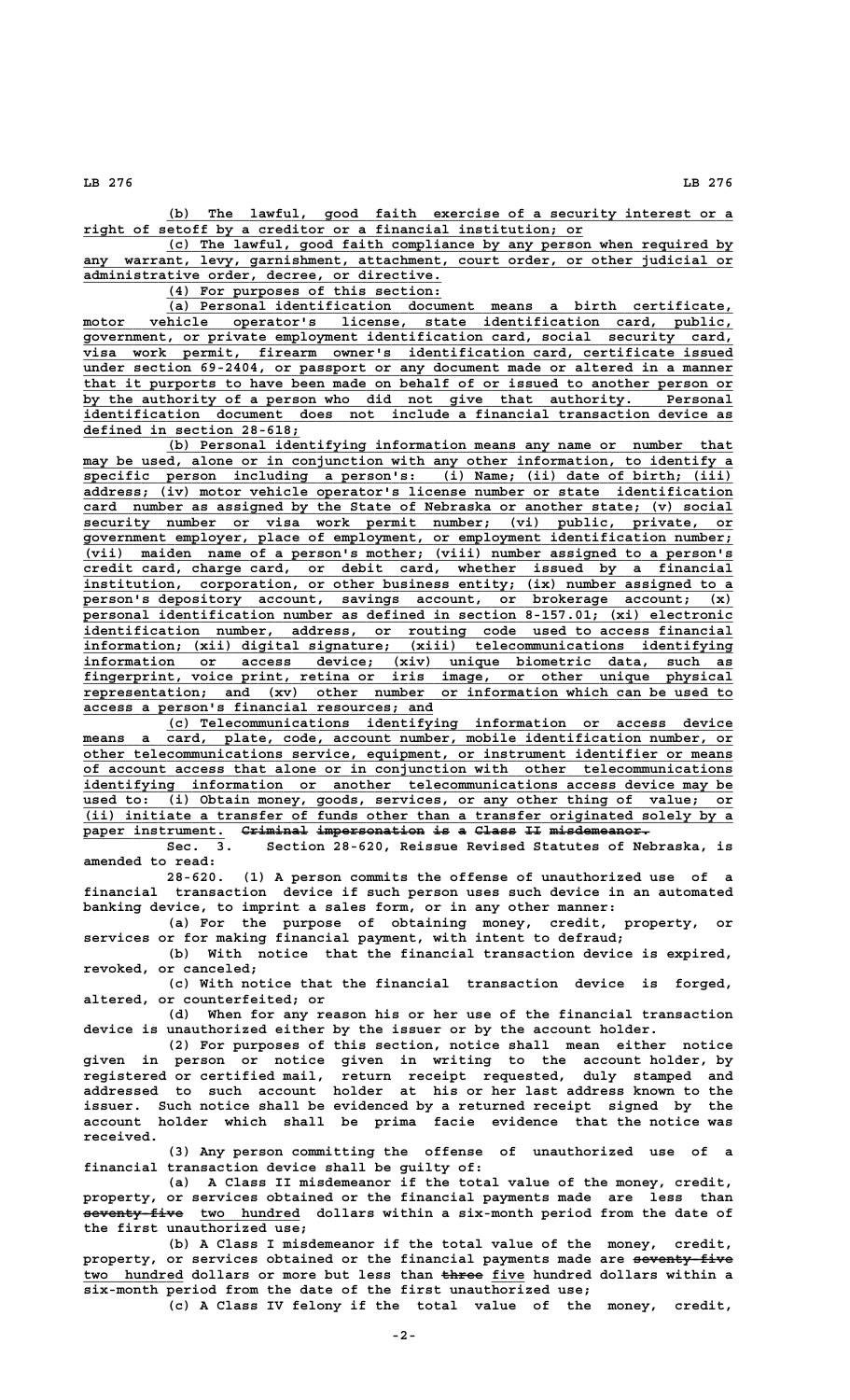property, or services obtained or the financial payments made are three five **hundred dollars or more but less than one thousand five hundred dollars within a six-month period from the date of the first unauthorized use; and**

**(d) A Class III felony if the total value of the money, credit, property, or services obtained or the financial payments made are one thousand \_\_\_\_\_\_\_\_\_\_\_\_ five hundred dollars or more within a six-month period from the date of the first unauthorized use.**

**(4) Any prosecution under this section may be conducted in any county where the person committed the offense or any one of a series of offenses to be aggregated.**

**(5) Once aggregated and filed, no separate prosecution for an offense arising out of the same series of offenses aggregated and filed shall be allowed in any county.**

 **\_\_\_\_\_\_\_\_\_\_\_\_\_\_\_\_\_\_\_\_\_\_\_\_\_\_\_\_\_\_\_\_\_\_\_\_\_\_\_\_\_\_\_\_\_\_\_\_\_\_\_\_\_\_\_\_\_ Sec. 4. For purposes of this section and sections 5 and 6 of this act:\_\_\_\_**

 **\_\_\_\_\_\_\_\_\_\_\_\_\_\_\_\_\_\_\_\_\_\_\_\_\_\_\_\_\_\_\_\_\_\_\_\_\_\_\_\_\_\_\_\_\_\_\_\_\_\_\_\_\_\_\_\_\_\_\_\_\_\_\_\_\_\_\_\_ (1) Merchant means an owner or operator of any retail mercantile \_\_\_\_\_\_\_\_\_\_\_\_\_\_\_\_\_\_\_\_\_\_\_\_\_\_\_\_\_\_\_\_\_\_\_\_\_\_\_\_\_\_\_\_\_\_\_\_\_\_\_\_\_\_\_\_\_\_\_\_\_\_\_\_\_\_\_\_\_\_\_\_\_\_\_\_\_\_ establishment or any agent, employee, lessee, consignee, officer, director,** franchisee, or independent contractor of such owner or operator. Merchant  **\_\_\_\_\_\_\_\_\_\_\_\_\_\_\_\_\_\_\_\_\_\_\_\_\_\_\_\_\_\_\_\_\_\_\_\_\_\_\_\_\_\_\_\_\_\_\_\_\_\_\_\_\_\_\_\_\_\_\_\_\_\_\_\_\_\_\_\_\_\_\_\_\_\_\_\_\_\_ also includes a person who receives from an authorized user of a payment card, \_\_\_\_\_\_\_\_\_\_\_\_\_\_\_\_\_\_\_\_\_\_\_\_\_\_\_\_\_\_\_\_\_\_\_\_\_\_\_\_\_\_\_\_\_\_\_\_\_\_\_\_\_\_\_\_\_\_\_\_\_\_\_\_\_\_\_\_\_\_\_\_\_\_\_\_\_\_ or someone the person believes to be an authorized user, a payment card or \_\_\_\_\_\_\_\_\_\_\_\_\_\_\_\_\_\_\_\_\_\_\_\_\_\_\_\_\_\_\_\_\_\_\_\_\_\_\_\_\_\_\_\_\_\_\_\_\_\_\_\_\_\_\_\_\_\_\_\_\_\_\_\_\_\_\_\_\_\_\_\_\_\_\_\_\_\_ information from a payment card, or what the person believes to be a payment \_\_\_\_\_\_\_\_\_\_\_\_\_\_\_\_\_\_\_\_\_\_\_\_\_\_\_\_\_\_\_\_\_\_\_\_\_\_\_\_\_\_\_\_\_\_\_\_\_\_\_\_\_\_\_\_\_\_\_\_\_\_\_\_\_\_\_\_\_\_\_\_\_\_\_\_\_\_ card or information from a payment card, as the instrument for obtaining,** purchasing, or receiving goods, services, money, or anything else of value  **\_\_\_\_\_\_\_\_\_\_\_\_\_\_\_\_ from the person;**

 **\_\_\_\_\_\_\_\_\_\_\_\_\_\_\_\_\_\_\_\_\_\_\_\_\_\_\_\_\_\_\_\_\_\_\_\_\_\_\_\_\_\_\_\_\_\_\_\_\_\_\_\_\_\_\_\_\_\_\_\_\_\_\_\_\_\_\_\_ (2) Payment card means a credit card, charge card, or debit card** that is issued to an authorized card user and that allows the user to obtain,  **\_\_\_\_\_\_\_\_\_\_\_\_\_\_\_\_\_\_\_\_\_\_\_\_\_\_\_\_\_\_\_\_\_\_\_\_\_\_\_\_\_\_\_\_\_\_\_\_\_\_\_\_\_\_\_\_\_\_\_\_\_\_\_\_\_\_\_\_\_\_\_\_\_\_\_\_\_\_ purchase, or receive goods, services, money, or anything else of value from a merchant; \_\_\_\_\_\_\_\_\_**

 **\_\_\_\_\_\_\_\_\_\_\_\_\_\_\_\_\_\_\_\_\_\_\_\_\_\_\_\_\_\_\_\_\_\_\_\_\_\_\_\_\_\_\_\_\_\_\_\_\_\_\_\_\_\_\_\_\_\_\_\_\_\_\_\_\_\_\_\_ (3) Person means an individual, firm, partnership, association, \_\_\_\_\_\_\_\_\_\_\_\_\_\_\_\_\_\_\_\_\_\_\_\_\_\_\_\_\_\_\_\_\_\_\_\_\_\_\_\_\_\_\_\_\_\_\_\_\_\_\_\_\_\_\_\_\_\_\_\_\_\_\_\_\_ corporation, limited liability company, or other business entity;**

 **\_\_\_\_\_\_\_\_\_\_\_\_\_\_\_\_\_\_\_\_\_\_\_\_\_\_\_\_\_\_\_\_\_\_\_\_\_\_\_\_\_\_\_\_\_\_\_\_\_\_\_\_\_\_\_\_\_\_\_\_\_\_\_\_\_\_\_\_ (4) Reencoder means an electronic device that places encoded \_\_\_\_\_\_\_\_\_\_\_\_\_\_\_\_\_\_\_\_\_\_\_\_\_\_\_\_\_\_\_\_\_\_\_\_\_\_\_\_\_\_\_\_\_\_\_\_\_\_\_\_\_\_\_\_\_\_\_\_\_\_\_\_\_\_\_\_\_\_\_\_\_\_\_\_\_\_ information from the magnetic strip or stripe of a payment card onto the \_\_\_\_\_\_\_\_\_\_\_\_\_\_\_\_\_\_\_\_\_\_\_\_\_\_\_\_\_\_\_\_\_\_\_\_\_\_\_\_\_\_\_\_\_\_\_\_\_\_\_\_\_\_\_\_\_ magnetic strip or stripe of a different payment card; and**

 **\_\_\_\_\_\_\_\_\_\_\_\_\_\_\_\_\_\_\_\_\_\_\_\_\_\_\_\_\_\_\_\_\_\_\_\_\_\_\_\_\_\_\_\_\_\_\_\_\_\_\_\_\_\_\_\_\_\_\_\_\_\_\_\_\_\_\_\_ (5) Scanning device means a scanner, a reader, or any other \_\_\_\_\_\_\_\_\_\_\_\_\_\_\_\_\_\_\_\_\_\_\_\_\_\_\_\_\_\_\_\_\_\_\_\_\_\_\_\_\_\_\_\_\_\_\_\_\_\_\_\_\_\_\_\_\_\_\_\_\_\_\_\_\_\_\_\_\_\_\_\_\_\_\_\_\_\_ electronic device that is used to access, read, scan, obtain, memorize, or \_\_\_\_\_\_\_\_\_\_\_\_\_\_\_\_\_\_\_\_\_\_\_\_\_\_\_\_\_\_\_\_\_\_\_\_\_\_\_\_\_\_\_\_\_\_\_\_\_\_\_\_\_\_\_\_\_\_\_\_\_\_\_\_\_\_\_\_\_\_\_\_\_\_\_\_\_\_ store, temporarily or permanently, information encoded on the magnetic strip \_\_\_\_\_\_\_\_\_\_\_\_\_\_\_\_\_\_\_\_\_\_\_\_\_\_\_\_ or stripe of a payment card.**

Sec. 5.  $(1)$  A person that accepts a payment card for the  **\_\_\_\_\_\_\_\_\_\_\_\_\_\_\_\_\_\_\_\_\_\_\_\_\_\_\_\_\_\_\_\_\_\_\_\_\_\_\_\_\_\_\_\_\_\_\_\_\_\_\_\_\_\_\_\_\_\_\_\_\_\_\_\_\_\_\_\_\_\_\_\_\_\_\_\_\_\_ transaction of business shall print no more than the last five digits of the** payment card account number upon any receipt provided to the payment card  **holder. \_\_\_\_\_\_\_**

 **\_\_\_\_\_\_\_\_\_\_\_\_\_\_\_\_\_\_\_\_\_\_\_\_\_\_\_\_\_\_\_\_\_\_\_\_\_\_\_\_\_\_\_\_\_\_\_\_\_\_\_\_\_\_\_\_\_\_\_\_\_\_\_\_\_\_\_\_ (2) This section applies only to receipts that are electronically** printed and does not apply to any transaction in which the only means of recording the payment card number is by handwriting or by an imprint or copy  **\_\_\_\_\_\_\_\_\_\_\_\_\_\_\_\_\_\_\_\_ of the payment card.**

 **\_\_\_\_\_\_\_\_\_\_\_\_\_\_\_\_\_\_\_\_\_\_\_\_\_\_\_\_\_\_\_\_\_\_\_\_\_\_\_\_\_\_\_\_\_\_\_\_\_\_\_\_\_\_\_\_\_\_\_\_\_\_\_\_\_\_\_\_ (3) A violation of this section is a Class III misdemeanor for the \_\_\_\_\_\_\_\_\_\_\_\_\_\_\_\_\_\_\_\_\_\_\_\_\_\_\_\_\_\_\_\_\_\_\_\_\_\_\_\_\_\_\_\_\_\_\_\_\_\_\_\_\_\_\_\_\_\_\_\_\_\_\_\_\_\_\_\_\_\_\_\_\_\_\_ first offense and a Class I misdemeanor for a second or subsequent offense.**

 **\_\_\_\_\_\_\_\_\_\_\_\_\_\_\_\_\_\_\_\_\_\_\_\_\_\_\_\_\_\_\_\_\_\_\_\_\_\_\_\_\_\_\_\_\_\_\_\_\_\_\_\_\_\_\_\_\_\_\_\_\_\_\_\_\_\_\_\_ (4)(a) This section becomes operative on January 1, 2004, with** respect to any cash register or other machine or device that electronically  **\_\_\_\_\_\_\_\_\_\_\_\_\_\_\_\_\_\_\_\_\_\_\_\_\_\_\_\_\_\_\_\_\_\_\_\_\_\_\_\_\_\_\_\_\_\_\_\_\_\_\_\_\_\_\_\_\_\_\_\_\_\_\_\_\_\_\_\_\_\_\_\_\_\_\_\_\_\_ prints receipts for payment card transactions and that is originally put into \_\_\_\_\_\_\_\_\_\_\_\_\_\_\_\_\_\_\_\_\_\_\_\_\_\_\_\_\_\_\_\_ use on or after January 1, 2004.**

 **\_\_\_\_\_\_\_\_\_\_\_\_\_\_\_\_\_\_\_\_\_\_\_\_\_\_\_\_\_\_\_\_\_\_\_\_\_\_\_\_\_\_\_\_\_\_\_\_\_\_\_\_\_\_\_\_\_\_\_\_\_\_\_\_\_\_\_\_ (b) This section becomes operative on January 1, 2007, with respect \_\_\_\_\_\_\_\_\_\_\_\_\_\_\_\_\_\_\_\_\_\_\_\_\_\_\_\_\_\_\_\_\_\_\_\_\_\_\_\_\_\_\_\_\_\_\_\_\_\_\_\_\_\_\_\_\_\_\_\_\_\_\_\_\_\_\_\_\_\_\_\_\_\_\_\_\_\_ to any cash register or other machine or device that electronically prints \_\_\_\_\_\_\_\_\_\_\_\_\_\_\_\_\_\_\_\_\_\_\_\_\_\_\_\_\_\_\_\_\_\_\_\_\_\_\_\_\_\_\_\_\_\_\_\_\_\_\_\_\_\_\_\_\_\_\_\_\_\_\_\_\_\_\_\_\_\_\_\_\_\_\_\_\_\_ receipts for payment card transactions and that is originally put into use \_\_\_\_\_\_\_\_\_\_\_\_\_\_\_\_\_\_\_\_\_\_\_ before January 1, 2004.**

 **\_\_\_\_\_\_\_\_\_\_\_\_\_\_\_\_\_\_\_\_\_\_\_\_\_\_\_\_\_\_\_\_\_\_\_\_\_\_\_ Sec. 6. (1) It is unlawful for a person to use:**

 **\_\_\_\_\_\_\_\_\_\_\_\_\_\_\_\_\_\_\_\_\_\_\_\_\_\_\_\_\_\_\_\_\_\_\_\_\_\_\_\_\_\_\_\_\_\_\_\_\_\_\_\_\_\_\_\_\_\_\_\_\_\_\_\_\_\_\_\_ (a) A scanning device to access, read, scan, obtain, memorize, or \_\_\_\_\_\_\_\_\_\_\_\_\_\_\_\_\_\_\_\_\_\_\_\_\_\_\_\_\_\_\_\_\_\_\_\_\_\_\_\_\_\_\_\_\_\_\_\_\_\_\_\_\_\_\_\_\_\_\_\_\_\_\_\_\_\_\_\_\_\_\_\_\_\_\_\_\_\_ store, temporarily or permanently, information encoded on the magnetic strip \_\_\_\_\_\_\_\_\_\_\_\_\_\_\_\_\_\_\_\_\_\_\_\_\_\_\_\_\_\_\_\_\_\_\_\_\_\_\_\_\_\_\_\_\_\_\_\_\_\_\_\_\_\_\_\_\_\_\_\_\_\_\_\_\_\_\_\_\_\_\_\_\_\_\_\_\_\_ or stripe of a payment card without the permission of the authorized user of \_\_\_\_\_\_\_\_\_\_\_\_\_\_\_\_\_\_\_\_\_\_\_\_\_\_\_\_\_\_\_\_\_\_\_\_\_\_\_\_\_\_\_\_\_\_\_\_\_\_\_\_\_\_\_\_\_\_\_\_\_\_\_\_\_\_\_\_\_\_\_\_\_\_\_\_\_\_ the payment card and with the intent to defraud the authorized user, the \_\_\_\_\_\_\_\_\_\_\_\_\_\_\_\_\_\_\_\_\_\_\_\_\_\_\_\_\_\_\_\_\_\_\_\_\_\_\_\_\_\_\_\_\_\_\_\_\_\_\_\_\_\_\_\_\_\_\_\_\_\_\_ issuer of the authorized user's payment card, or a merchant; or**

 **\_\_\_\_\_\_\_\_\_\_\_\_\_\_\_\_\_\_\_\_\_\_\_\_\_\_\_\_\_\_\_\_\_\_\_\_\_\_\_\_\_\_\_\_\_\_\_\_\_\_\_\_\_\_\_\_\_\_\_\_\_\_\_\_\_\_\_\_ (b) A reencoder to place information encoded on the magnetic strip \_\_\_\_\_\_\_\_\_\_\_\_\_\_\_\_\_\_\_\_\_\_\_\_\_\_\_\_\_\_\_\_\_\_\_\_\_\_\_\_\_\_\_\_\_\_\_\_\_\_\_\_\_\_\_\_\_\_\_\_\_\_\_\_\_\_\_\_\_\_\_\_\_\_\_\_\_\_ or stripe of a payment card onto the magnetic strip or stripe of a different \_\_\_\_\_\_\_\_\_\_\_\_\_\_\_\_\_\_\_\_\_\_\_\_\_\_\_\_\_\_\_\_\_\_\_\_\_\_\_\_\_\_\_\_\_\_\_\_\_\_\_\_\_\_\_\_\_\_\_\_\_\_\_\_\_\_\_\_\_\_\_\_\_\_\_\_\_\_ card without the permission of the authorized user of the card from which the \_\_\_\_\_\_\_\_\_\_\_\_\_\_\_\_\_\_\_\_\_\_\_\_\_\_\_\_\_\_\_\_\_\_\_\_\_\_\_\_\_\_\_\_\_\_\_\_\_\_\_\_\_\_\_\_\_\_\_\_\_\_\_\_\_\_\_\_\_\_\_\_\_\_\_\_\_\_ information is being reencoded and with the intent to defraud the authorized \_\_\_\_\_\_\_\_\_\_\_\_\_\_\_\_\_\_\_\_\_\_\_\_\_\_\_\_\_\_\_\_\_\_\_\_\_\_\_\_\_\_\_\_\_\_\_\_\_\_\_\_\_\_\_\_\_\_\_\_\_\_\_\_\_\_\_\_\_\_ user, the issuer of the authorized user's payment card, or a merchant.**

 **\_\_\_\_\_\_\_\_\_\_\_\_\_\_\_\_\_\_\_\_\_\_\_\_\_\_\_\_\_\_\_\_\_\_\_\_\_\_\_\_\_\_\_\_\_\_\_\_\_\_\_\_\_\_\_\_\_\_\_\_\_\_\_\_\_\_\_\_ (2) A violation of this section is a Class IV felony for the first \_\_\_\_\_\_\_\_\_\_\_\_\_\_\_\_\_\_\_\_\_\_\_\_\_\_\_\_\_\_\_\_\_\_\_\_\_\_\_\_\_\_\_\_\_\_\_\_\_\_\_\_\_\_\_\_\_\_\_\_\_\_\_\_\_\_\_ offense and a Class IIIA felony for a second or subsequent offense.**

**Sec. 7. Section 84-712.05, Reissue Revised Statutes of Nebraska, is amended to read:**

**84-712.05. The following records, unless publicly disclosed in an open court, open administrative proceeding, or open meeting or disclosed by a**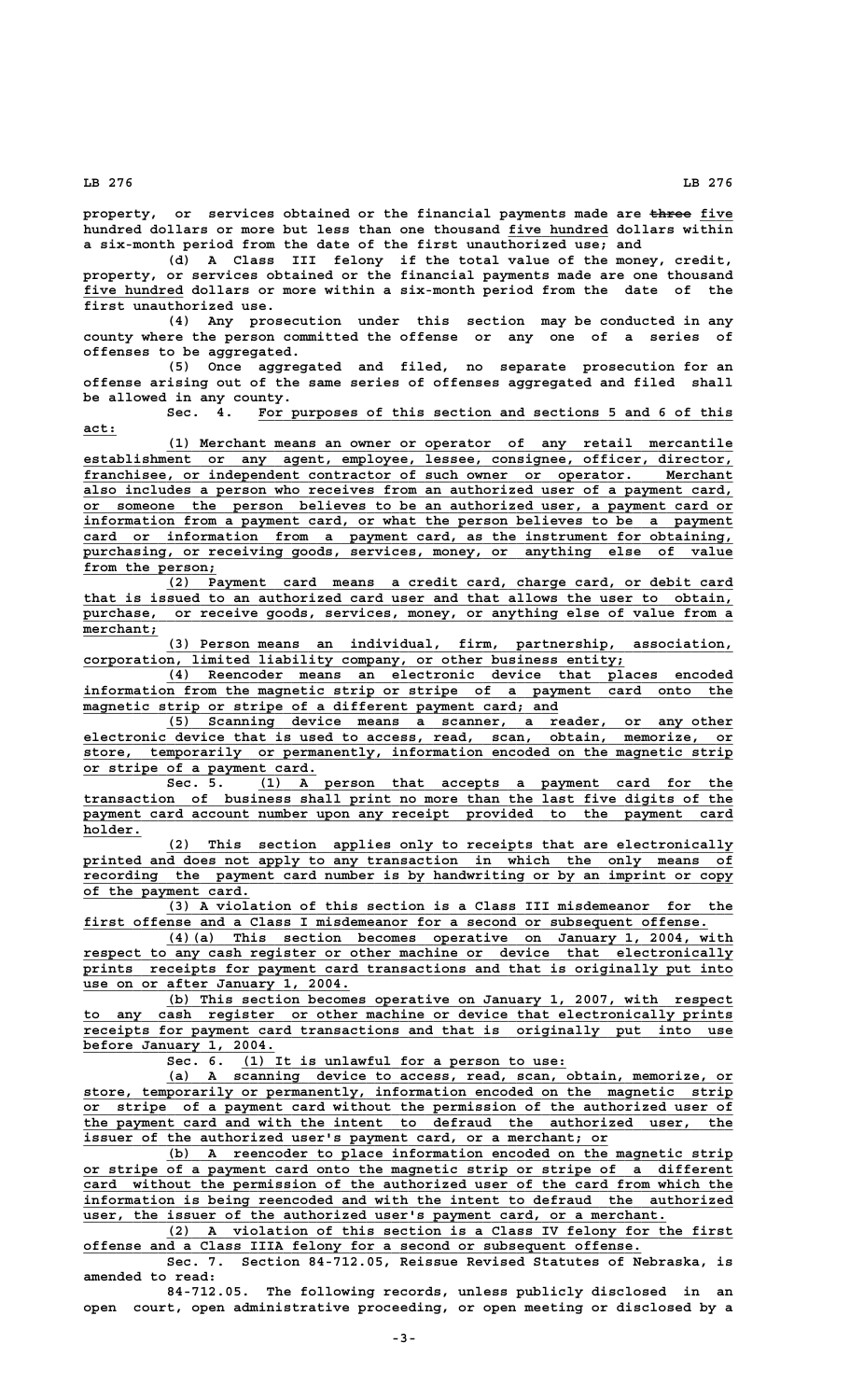**public entity pursuant to its duties, may be withheld from the public by the lawful custodian of the records:**

**(1) Personal information in records regarding a student, prospective student, or former student of any tax-supported educational institution maintaining the records, other than routine directory information;**

**(2) Medical records, other than records of births and deaths and except as provided in subdivision (5) of this section, in any form concerning any person, and also records of elections filed under section 44-2821;**

**(3) Trade secrets, academic and scientific research work which is in progress and unpublished, and other proprietary or commercial information which if released would give advantage to business competitors and serve no public purpose;**

**(4) Records which represent the work product of an attorney and the public body involved which are related to preparation for litigation, labor negotiations, or claims made by or against the public body or which are confidential communications as defined in section 27-503;**

**(5) Records developed or received by law enforcement agencies and other public bodies charged with duties of investigation or examination of persons, institutions, or businesses, when the records constitute a part of the examination, investigation, intelligence information, citizen complaints or inquiries, informant identification, or strategic or tactical information used in law enforcement training, except that this subdivision shall not apply to records so developed or received relating to the presence of and amount or concentration of alcohol or drugs in any body fluid of any person;**

**(6) Appraisals or appraisal information and negotiation records concerning the purchase or sale, by a public body, of any interest in real or personal property, prior to completion of the purchase or sale;**

**(7) Personal information in records regarding personnel of public bodies other than salaries and routine directory information;**

(8) Information solely pertaining to protection of the physical  **\_\_\_\_\_\_\_\_\_\_\_\_\_\_\_\_\_\_\_\_\_\_\_\_\_\_\_\_\_\_\_\_\_\_\_\_\_\_\_\_\_ security of public property and persons on or within public property, such as \_\_\_\_\_\_\_\_\_\_\_\_\_\_\_\_\_\_\_\_\_\_\_\_\_\_\_\_\_\_\_\_\_\_\_\_\_\_\_\_\_\_\_\_\_\_\_\_\_\_\_\_\_\_\_\_\_\_\_\_\_\_\_\_\_\_\_\_\_\_\_\_\_\_\_\_\_\_ specific, unique vulnerability assessments or specific, unique response plans, \_\_\_\_\_\_\_\_\_\_\_\_\_\_\_\_\_\_\_\_\_\_\_\_\_\_\_\_\_\_\_\_\_\_\_\_\_\_\_\_\_\_\_\_\_\_\_\_\_\_\_\_\_\_\_\_\_\_\_\_\_\_\_\_\_\_\_\_\_\_\_\_\_\_\_\_\_\_ either of which is intended to prevent or mitigate criminal acts the public \_\_\_\_\_\_\_\_\_\_\_\_\_\_\_\_\_\_\_\_\_\_\_\_\_\_\_\_\_\_\_\_\_\_\_\_\_\_\_\_\_\_\_\_\_\_\_\_\_\_\_\_\_\_\_\_\_\_\_\_\_\_\_\_\_\_\_\_\_\_\_\_\_\_\_\_\_\_ disclosure of which would create a substantial likelihood of endangering \_\_\_\_\_\_\_\_\_\_\_\_\_\_\_\_\_\_\_\_\_\_\_\_\_\_\_\_\_\_\_\_\_\_\_\_\_\_\_\_\_\_\_\_\_\_\_\_\_\_\_\_\_\_\_\_\_\_\_\_\_\_\_\_\_\_\_\_\_\_\_\_\_\_\_\_\_\_ public safety or property; computer or communications network schema, \_\_\_\_\_\_\_\_\_\_\_\_\_\_\_\_\_\_\_\_\_\_\_\_\_\_\_\_\_\_\_\_\_\_\_\_\_\_\_\_\_\_\_\_\_\_\_\_\_ \_\_ passwords, and user identification names; guard schedules; or lock —— ——— combinations; or the**

 **\_\_\_\_\_\_\_\_\_ (9) The security standards, procedures, policies, plans, specifications, diagrams, access lists, and other security-related records of the Lottery Division of the Department of Revenue and those persons or entities with which the division has entered into contractual relationships. Nothing in this subdivision shall allow the division to withhold from the public any information relating to amounts paid persons or entities with which the division has entered into contractual relationships, amounts of prizes paid, the name of the prize winner, and the city, village, or county where the prize winner resides;**

 **——— \_\_\_\_ (9) (10) With respect to public utilities and except as provided in sections 43-512.06 and 70-101, personally identified private citizen account payment information, credit information on others supplied in confidence, and customer lists;**

 **———— \_\_\_\_ (10) (11) Records or portions of records kept by a publicly funded library which, when examined with or without other records, reveal the identity of any library patron using the library's materials or services;**

 **———— \_\_\_\_ (11) (12) Correspondence, memoranda, and records of telephone calls related to the performance of duties by a member of the Legislature in whatever form. The lawful custodian of the correspondence, memoranda, and records of telephone calls, upon approval of the Executive Board of the Legislative Council, shall release the correspondence, memoranda, and records of telephone calls which are not designated as sensitive or confidential in nature to any person performing an audit of the Legislature. A member's correspondence, memoranda, and records of confidential telephone calls related to the performance of his or her legislative duties shall only be released to any other person with the explicit approval of the member;**

 **———— \_\_\_\_ (12) (13) Records or portions of records kept by public bodies which would reveal the location, character, or ownership of any known archaeological, historical, or paleontological site in Nebraska when necessary to protect the site from a reasonably held fear of theft, vandalism, or trespass. This section shall not apply to the release of information for the purpose of scholarly research, examination by other public bodies for the protection of the resource or by recognized tribes, the Unmarked Human Burial Sites and Skeletal Remains Protection Act, or the federal Native American Graves Protection and Repatriation Act;**